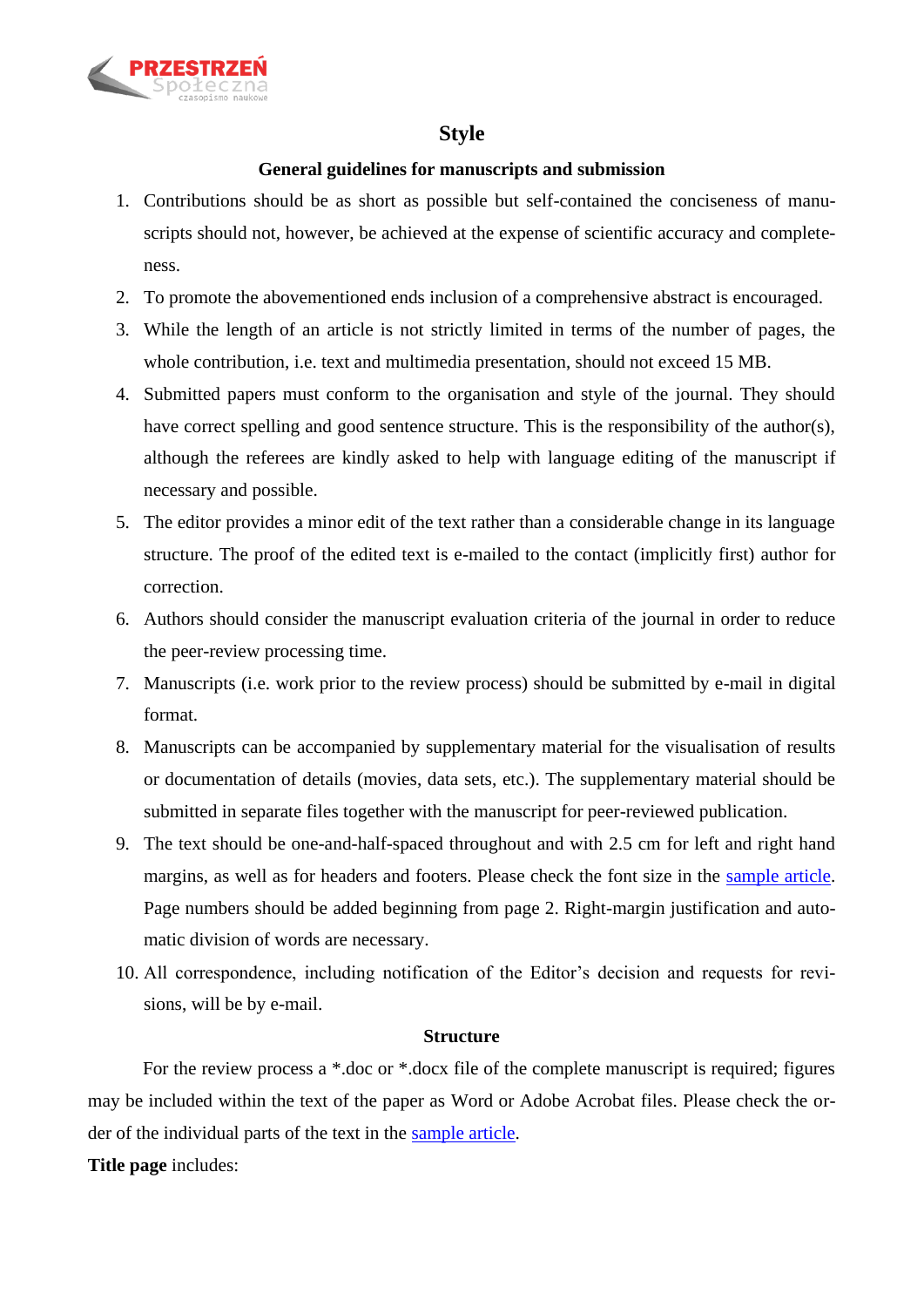

- 1. title concise but informative; a brief phrase describing the contents of the paper; sensational titles should be avoided;
- 2. the authors' full names; for original names in alphabets other than Latin, the authors are requested to provide the original versions below those in the Latin script;
- 3. academic or other professional affiliations (university or equivalent, city, country);
- 4. the complete postal and e-mail addresses of all of the authors;
- 5. possibly a note indicating the contact author;
- 6. acknowledgements, if applicable, of no more than one third of a standard page, i.e. 700 spaces, at the bottom of this page;
- 7. funding, if applicable, of no more than ten lines.

**Abstract.** Each text considered for publication, except for book reviews, should be accompanied by an abstract of one half to one standard page, i.e. 1000 to 2000 spaces. The abstract should be informative and completely self-explanatory, briefly present the topic, summarise the purpose, methods, and point out major findings and conclusions of the paper. The abstract should be intelligible to the general reader without reference to the text, and non-standard abbreviations should not be included without explanations. Complete sentences, and the singular third person should be used, and the abstract should be written in the past tense. Reference citations should not be included in this section. Both Polish- and English-language manuscripts should be accompanied by merely English abstracts. Abstracts can be omitted in English-language Critiques and Commentaries.

**Key words.** Four to six key words should appear at the end of the abstract, advisably one for topic, one for locality, one for method and three others.

Sections. Please refer to the sample article for the numbering and chapter hierarchy as well as the font size in their titles. Three levels of sectioning are allowed.

**Titles** of different hierarchical levels. Capitals should be used following the general rules of spelling, i.e. the general capitalisation of titles should be avoided. No full stop is needed at the end of the title.

**Footnotes** (not endnotes) should be reduced to a minimum as these tend to disrupt the flow of the text. If necessary, they should be brief and numbered consecutively with Arabic digits. Footnotes to tables should be marked by lowercase letters. Do not confuse footnotes with references to literature.

**Counting.** If, for clarity of narration, a consecutive numbering of explaining items in a compact text is advisable, the items are denoted by Arabic digits in parentheses, e.g.  $(1)$  material, (2) ideal, and (3) normative culture". In column counting, the first order items are denoted by Arabic digits, as indicated above, the second order items being denoted by Latin lower-case letters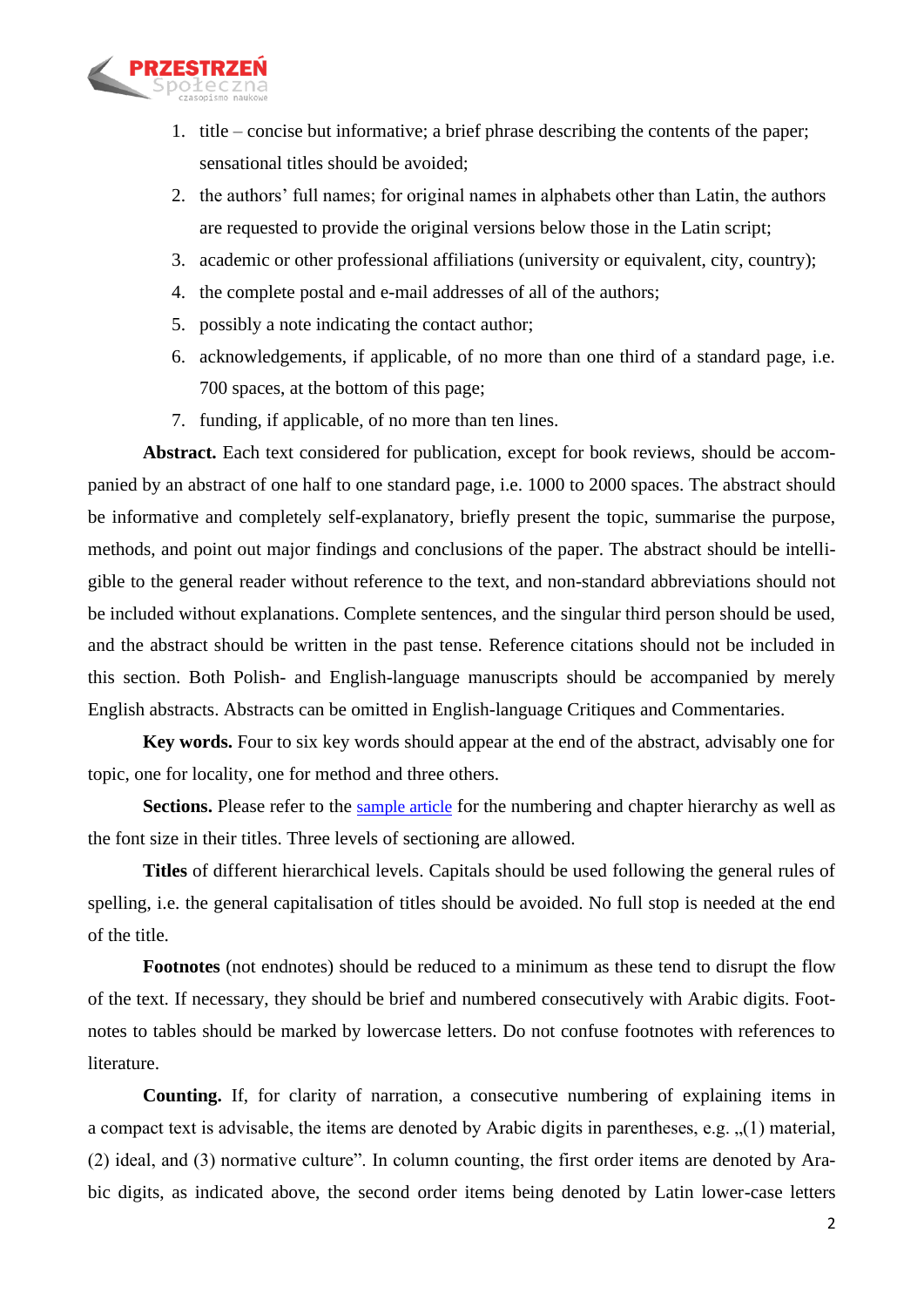

closed with parentheses, e.g. a), b), c). If, for some reasons, individual items are not denoted in accordance with these rules, hyphens (-) are the only acceptable initial graphic signs. Please check the sample article for details.

**References citations.** Follow the Harvard system (name and date), e.g. "A recent publication (Jones 2006) indicated..." or "According to B. Jones (2006), ...". To indicate a passage of special relevance or to give a source of a quotation, page numbers should be inserted behind the reference in the text, e.g. (Smith 2005: 12). There should be a strict one-to-one correspondence between the names and year of publication in the text and those in the list of references. According to the Polish regulations of the citation rules, the authors' last names in the text should follow the initials of their first names while the first name in full is recommended at first occurrence of a given author. Please check the sample article for details.

**Order of references and punctuation.** Items should be ordered chronologically in a given reference while the alphabetical order serves as a secondary criterion, e.g. (Smith 1998; Adams 2010; Gavon 2010). Individual items in a given reference are separated by a semicolon while commas serve to separate individual names within the same items, e.g. (Wright, Smith, 1997; Adams, Dewett, 2011). If the given item includes one name, no comma is inserted between the name and the date; if the item includes two names, commas are inserted behind each name, i.e. also ahead the date. If an item includes three or more names, only the first of them is retained, supplemented by, not italicised, "et al." and a comma ahead the date, e.g. (Smith et al., 2005). If successive citations in the text apply to the same source, and the citations are placed in the same paragraph and no farther than five lines behind, the author's name and date in parentheses may be replaced by "ibidem". Please check the sample article for details.

**List of references.** Works published or accepted for publication should be listed alphabetically under the first author's surname. The initials of all the authors should be placed after the names; the year of publication follows the last named author. Particles appearing in some languages between the name and surname (de, di, da, von, van) should be placed after the initial of the name. After the names of authors, followed by a colon, the complete italicised reference title has to be named. For books where the author is editor of the volume this should be clearly marked in the references as  $(ed.)$ " or  $(eds)$ " after the respective author(s)' name. Please check the sample article for details.

If the referred to author's name appears originally in an alphabet different than Latin, it should be given in a Latin transcription both in the citation and the list of references – in the English version in a text in English. In the list of references, after the author's name in the Latin alphabet,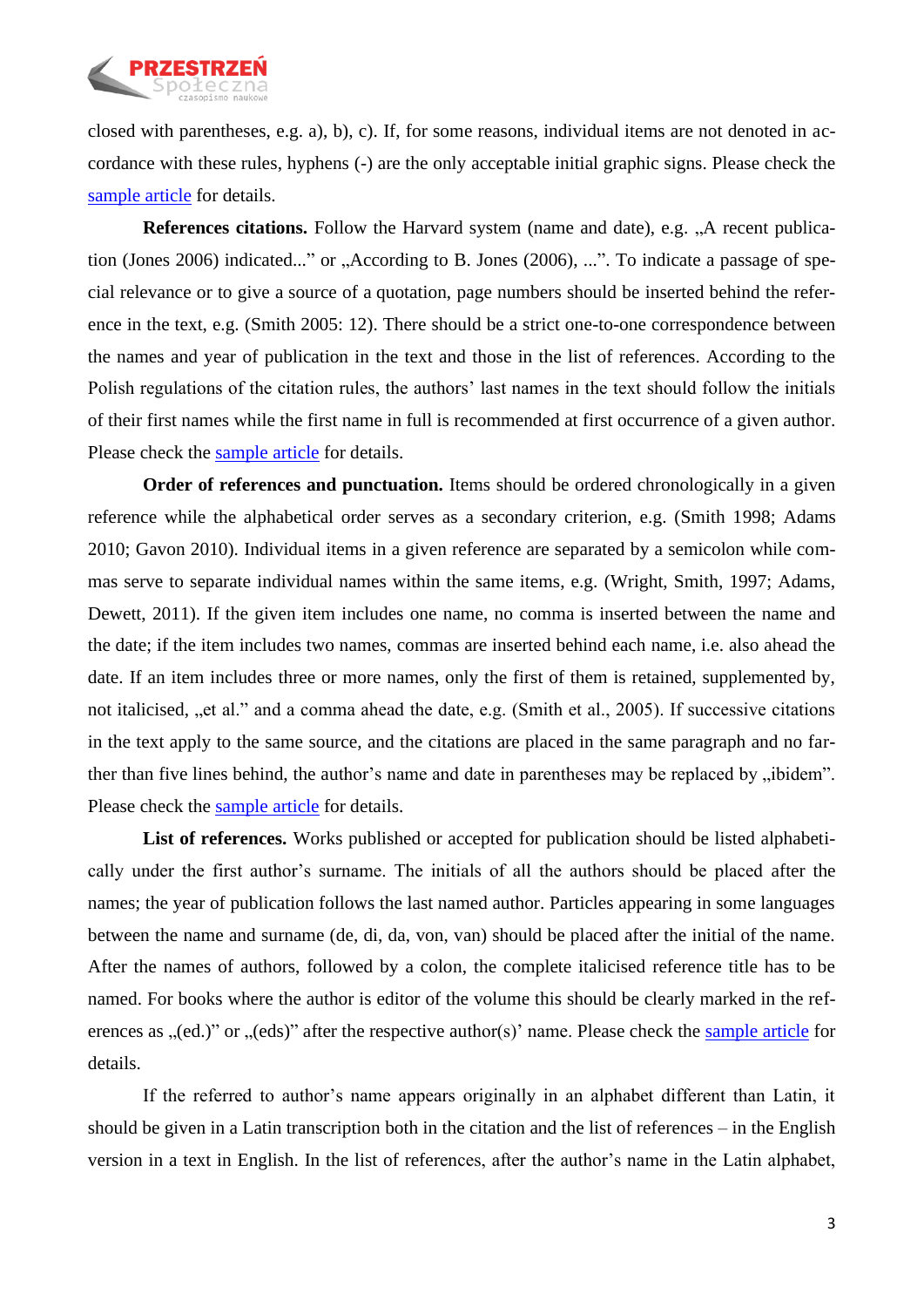

the original version should be given. A transcription of other bibliographical elements is unnecessary. Please check the sample article for details.

Titles of periodicals should be given in full. The journal name is followed by the volume number, and the complete page numbers (first and last page). Italics should be used in titles of books and chapters. Capital letters in titles of papers and books should be restricted to initial letters of words and proper names. Please check the sample article for details.

Internet sites should be listed alphabetically together with other publications under the author(s) name(s), the date of publication, and the title of the text, if known. If the author(s) name is unknown, please use the title as the identifications of the text. If the date of publication is unknown, insert "n.d." (no date) instead. If there is no title of the internet text, use its two or three initial words for the identification. In the References section, but not in citation in your text, indicate the exact internet address of the referred item, e.g. [http://socialspacejournal.eu/index.html;](http://socialspacejournal.eu/index.html) the access date is unnecessary. Please check the sample article for details.

If there is more than one work by the same author or team of authors, they are listed chronologically, beginning with the oldest. If there is more than one work by the same author or team of authors but in the same year, a, b, c, etc., without a space, is added to the year both in the text and in the list of references. If there is more than one work by the same first author but by different coauthors, these works are listed alphabetically according to the co-authors. Within these different teams of authors, the works are then listed chronologically including a, b, c, etc. in the case of the same year. In the item referred to as (Smith at al., 2005) all names should be given in full in the list of references. Please check the sample article for details.

**Equations** should be numbered sequentially in parentheses on the right hand side. Please check the sample article for details.

**Tables** should be numbered consecutively by Arabic digits and have sufficiently descriptive captions, not ended with full stops. The title is to be set up over the table while the source, if not obvious, and possible footnotes are to be located under the table. The table must include its contour, lines separating columns, and those lines separating rows, which are necessary. The column headings should be brief and informative and be placed horizontally (not vertically). This also applies to the heading of the left-hand column; the upper left-hand cell of the table cannot be empty. The headings should be centred, text in side and cells be left-aligned, and numbers in cells be rightaligned. All the numbers in the table, or at least in a column, must be given the same exactness. If all numbers in a given column are expressed as a percentage (or other units), the percentage (or the other unit) should be indicated in the heading rather than placed in individual cells. Each table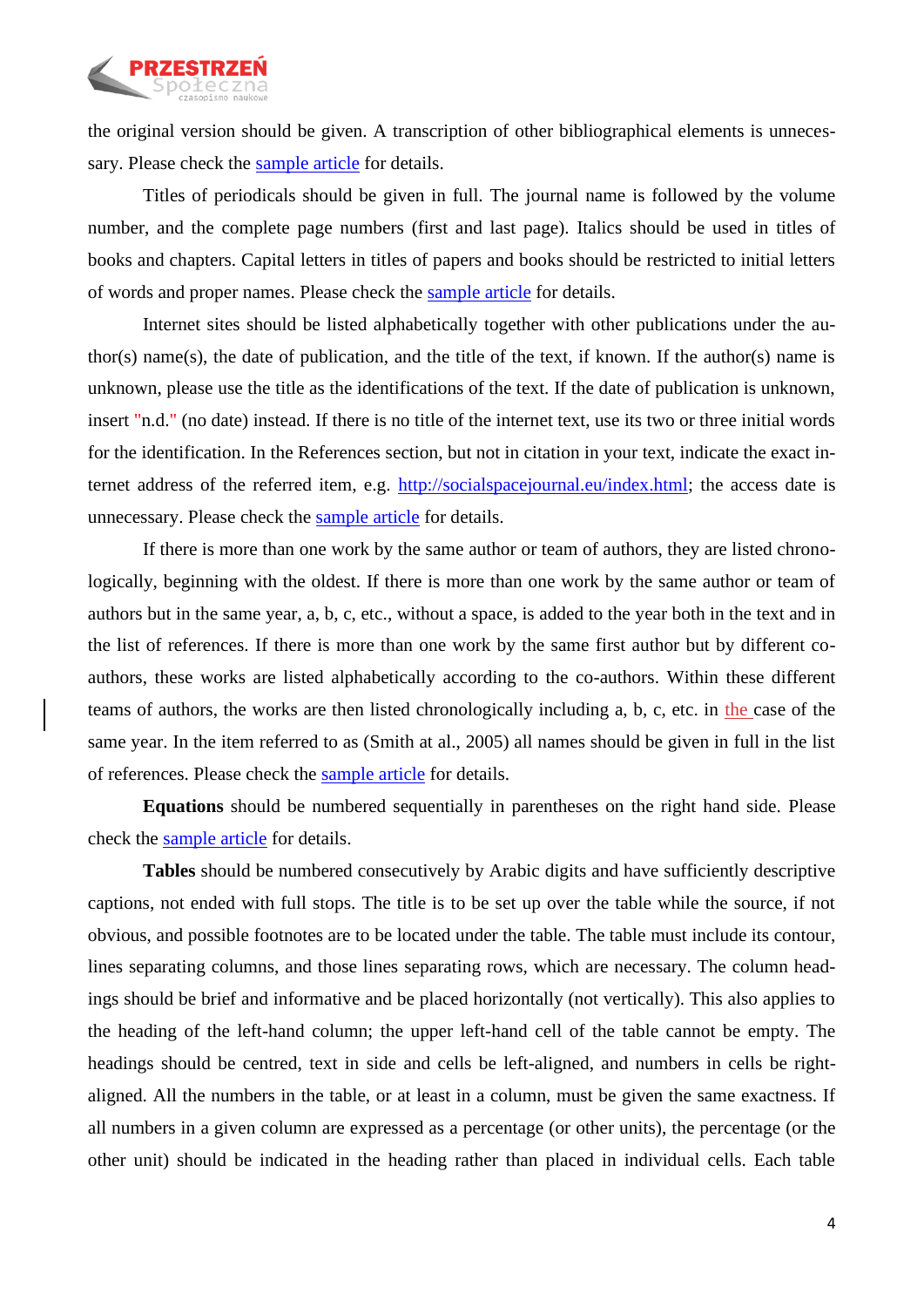

should be discussed in the text, but readers should be able to understand tables without referring to the text. Please check the sample article for details.

**Illustrations.** Figures, diagrams, and maps should be included in a single numbered series and designated "Figures". They should be discussed in the text and numbered consecutively with Arabic digits (e.g. Figure 1). Captions of figures are set up under the tables rather than within, similarly like the sources, if not obvious, and possible legends. Please check the sample article for details.

**Permissions.** If previously published material (including illustrations, tables or charts) of substantial extent are included in a manuscript, the author is obliged to obtain written permission from the copyright holder and submit it with the manuscript.

**Supplementary material**, i.e. data sets, movies, animations, etc. will be published online along with the article.

**File size.** Individual figures should not exceed 5 MB, and the overall size of all submitted files together (manuscript, figures, supplements) should not exceed 15 MB.

### **Preserving anonymity**

*Przestrzeń Społeczna (Social Space)* uses double-blind peer review and editors are careful to preserve the anonymity of authors and reviewers. Editorial staff prepare manuscripts for review by removing identifying material in all the obvious locations. Contributors are asked to assist in maintaining anonymity by not placing any identifying material in the text where it is not readily detected and by avoiding any explicit auto-citation that is likely to reveal the author's identity. For instance, John Smith as an author of a submitted manuscript should use the form "as J. Smith (2009) indicated" rather than "as was indicated elsewhere (Smith 2009)".

#### **Language**

Manuscripts should be submitted in Polish or English (British standard). For Polish texts see Styl. Correct English is the responsibility of the author(s), although the editor provides minor edits of the text. Authors are kindly requested to pay attention to grammar, spelling, punctuation, clarity, and the tone of the language appropriate for an academic journal.

British spelling can easily be checked by switching on the English (UK) language option in the word processor. However, we accept double quotation-marks as basic while single are used as secondary (quotation in the quotation). In optional spelling, please use *s* rather than *z*, e.g. *urbanisation* rather than *urbanization*. Minor syntax problems can be improved by the editor. Note, however, that only the most obvious Americanisms can be changed; for instance, *railroad* will certainly be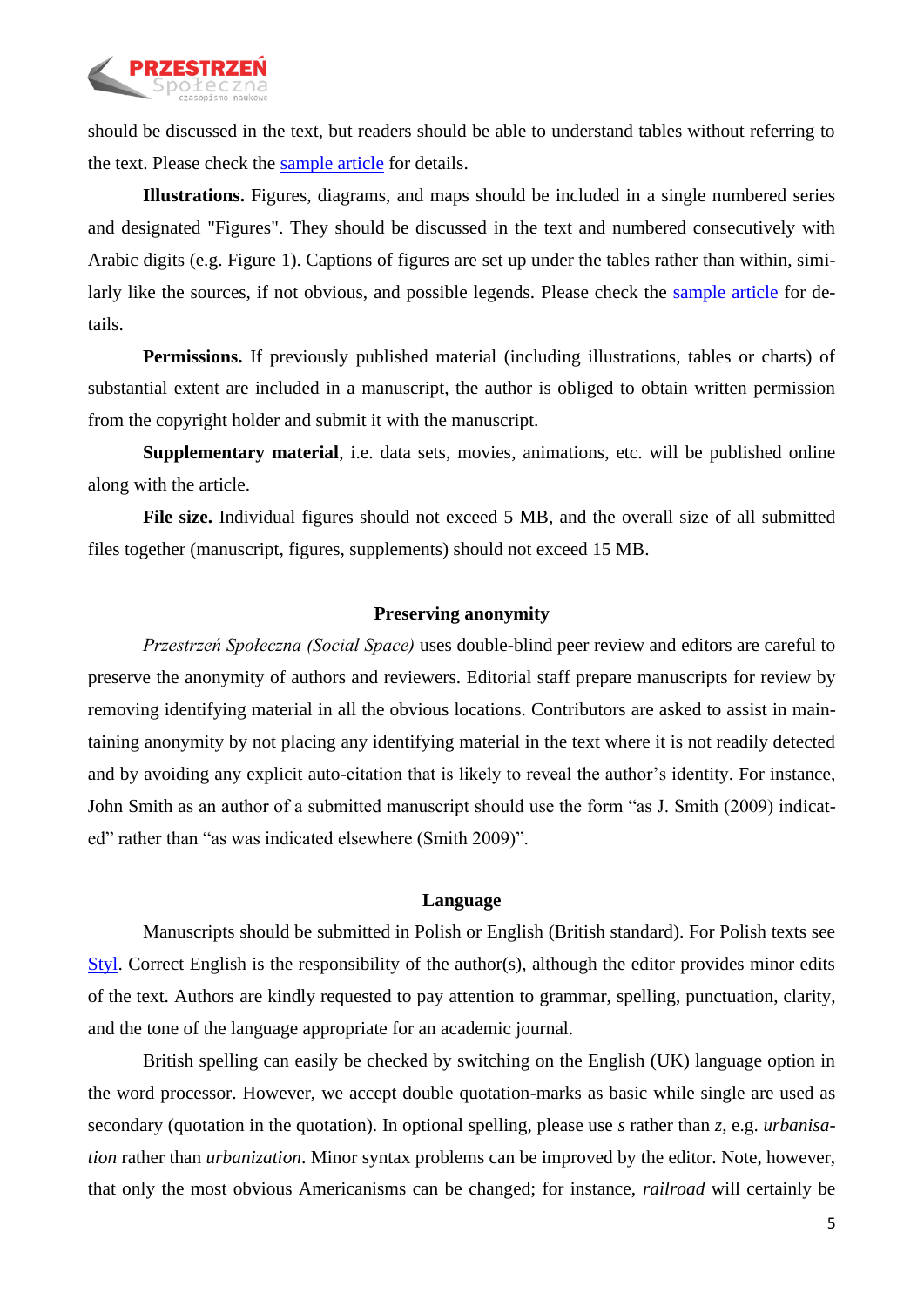

changed to *railway* while the use of *van* for *lorry* will remain unchanged. *Billion* and its multiples are accepted in the American sense, i.e. as the equivalent of the British term for a thousand millions due to its extensive use. If you are not a native English speaker, we strongly recommend that you have your manuscript professionally edited before submission.

### **Style conventions**

**Units.** The metric system is mandatory and, wherever possible, SI units should be used. Adequate monetary units must be used; in any case, however, the euro equivalent should be used, at least in parentheses or in a footnote. Monetary units should be represented by international rather than traditional symbols whereas the symbols should be placed behind rather than ahead of the respective numbers; e.g. 1000 USD rather than \$1000, and 200 GBP rather than £200.

**Date and time.** Dates: (dd month yyyy) or (dd-mm-yyyy), e.g. "15 October 2010" or "15- 10-2010" NOT "October 15, 2010" nor the illogical "10/15/2010". Time: (hh:mm:ss), e.g. 15:17:02.

**Abbreviations and acronyms.** The abbreviations "Tab." and "Fig." should be used when they appear in parentheses, e.g. "It was indicated that the population grew by 5% (Tab. 1)". Otherwise the respective words should be used in full, e.g. "As was indicated in Figure 1, the population grew by 5%". If acronyms or abbreviations are used throughout the article, they should be defined on first occurrence, e.g. the Polish Academy of Sciences (PAS). If these names or concepts are also mentioned in the abstract, they should be defined there as well. Names of US states following the names of towns should be given as whole phrases in parentheses, for their abbreviations are hardly identifiable outside North America; for instance, "Kansas City (Missouri)" should be used rather than "Kansas City MO", the more so that the O is not pronounced in the name.

**Capitalisation.** Avoid excessive capitalisation. For titles of books and articles, capitals should be used for the initial letter of the first word only. For the titles of journals and series, the initial letter of all principal words should be capitalised. Abbreviations and expressions in the text, for instance Chapter(s), Fig., Table(s), etc. should always be capitalised when used with numbers, e.g. Fig. 3, Table 1. The words figure(s), table(s), equation(s), theorem(s) in the text should not be capitalised when used without an accompanying number.

**Italics.** Use italics for emphasis very sparingly. Foreign words that have not come into general use are italicised. Words, phrases and abbreviations referenced in Webster's are not italicised. For example, "et al., cf., e.g., a priori, in situ", should not be italicised.